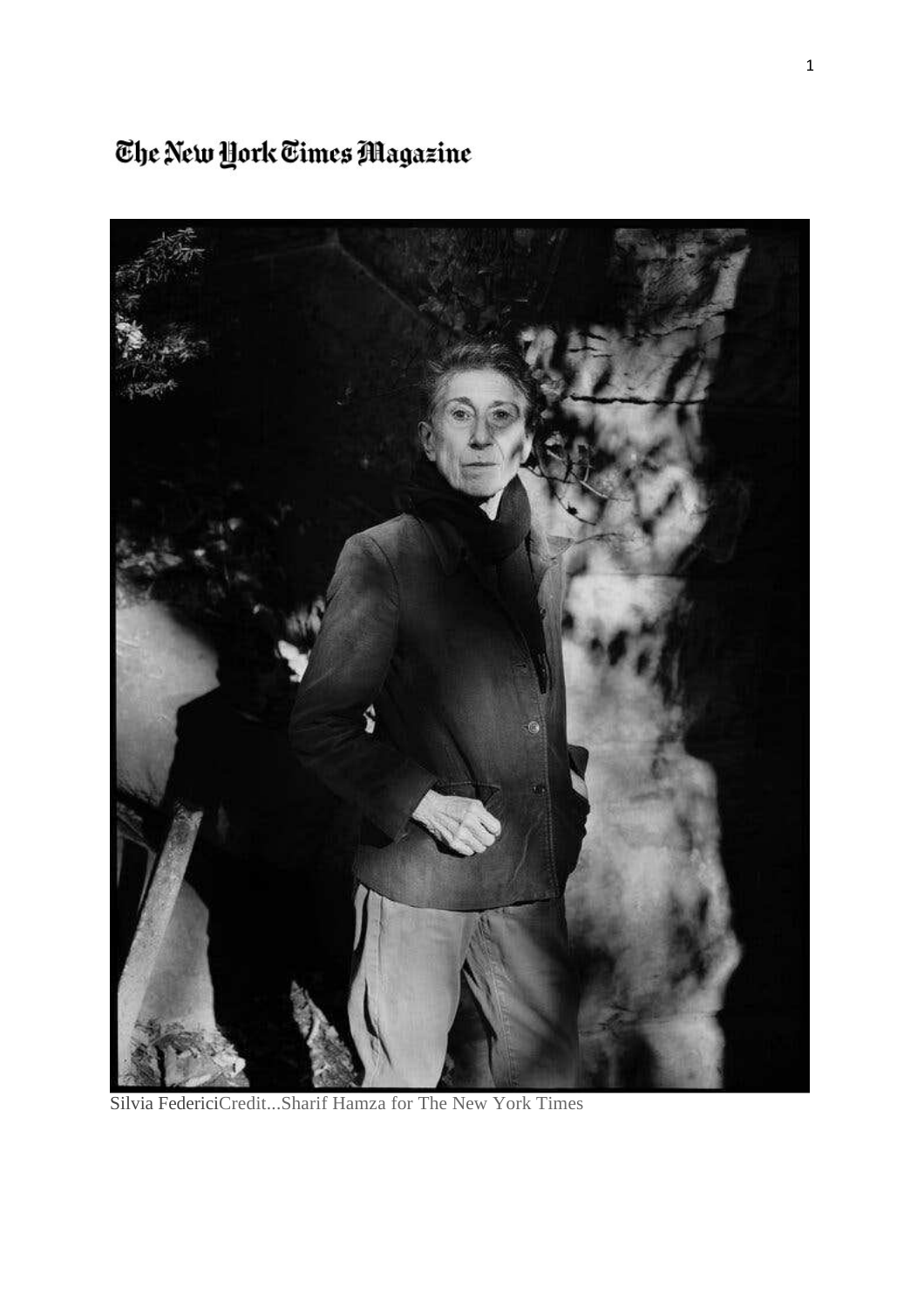## **The Lockdown Showed How the Economy Exploits Women. She Already Knew.**

Silvia Federici has been warning for decades of what happens when we undervalue domestic labor.

#### **By Jordan Kisner**

#### *Published Feb. 17, 2021Updated Feb. 19, 2021*

Prospect Park in May is a commotion of beauty: meadows and dense rambles, hills and hollows, everything covered in chokeberries, spicebush, violets, flowering hawthorns, magnolias and lindens. In this splendor the birds are boisterous, as are the people. But last May, the park was quieter than usual, and the people moving through it had a subdued, worried energy. Many wore masks; many did not. Occasionally someone shouted at someone else for coming too close. There was both fear of breathing common air and a desperate craving for it. Through this scene proceeded, at an energetic pace, Silvia Federici, the 78-year-old scholar and theorist of domestic labor, one of the most influential socialist feminist thinkers of the last century.

Federici had a black scarf tied over her nose and mouth, and she was wearing a delicate blue sweater her mother made long ago. Federici walks all the way around Prospect Park at least once every day, even in the winter, with her partner of 47 years, the philosopher George Caffentzis. (Caffentzis learned he had Parkinson's disease a few years ago, she explained, and the walking helps him stay well.) But for several days in May, she agreed to do a second daily walk with me.

I had asked to meet because the pandemic and its cascade of economic, social and political breakdowns had led to a profusion of Federician thinking in places I had never encountered it before. Suddenly notions and phrases from her work were all over my social media feeds, op-ed pages and exchanges with friends, as people confronted what kinds of labor are considered essential and why. Federici is a longtime advocate of the idea that domestic work is unwaged labor and was a founder of the Wages for Housework movement in the early 1970s. It is a form of gendered economic oppression, she argues, and an exploitation upon which all of capitalism rests.

As a scholar and activist, Federici is one of a cohort of thinkers who have, for decades, critiqued the way capitalist societies fail to acknowledge or support what she calls "reproductive labor." She uses this term not simply to refer to having children and raising them; it indicates all the work we do that is sustaining — keeping ourselves and others around us well, fed, safe, clean, cared for, thriving. It's weeding your garden or making breakfast or helping your elderly grandmother bathe — work that you have to do over and over again, work that seems to erase itself. It is essential work that our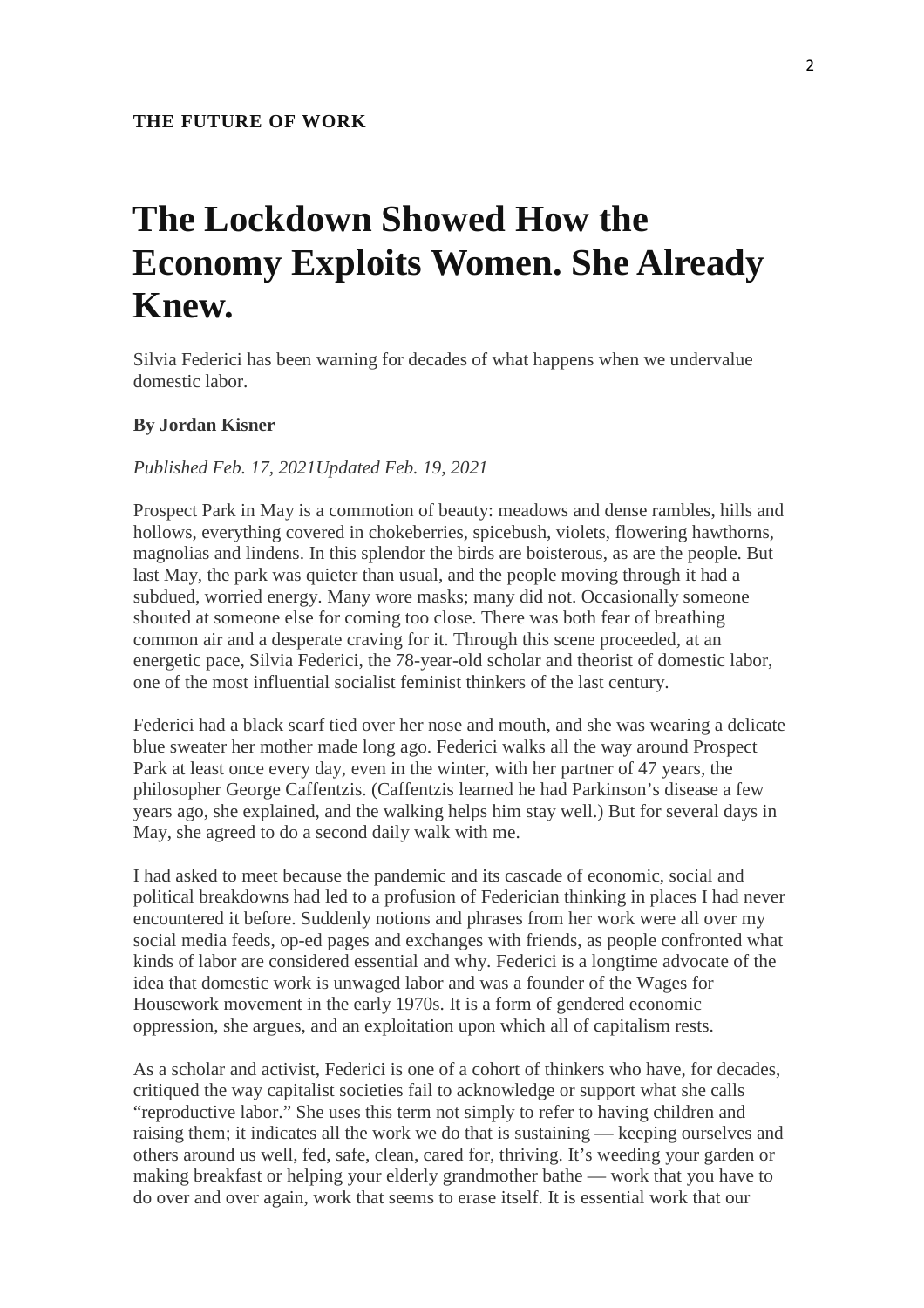economy tends not to acknowledge or compensate. This disregard for reproductive labor, Federici writes, is unjust and unsustainable.

These ideas weren't exactly obscure before the pandemic. But mainstream feminism not to mention mainstream economics or politics — has mostly ignored domestic labor. Instead, it has measured women's empowerment by their presence and influence in the workplace, which is attained by outsourcing housework and child care to less economically advantaged women for a low wage. Even so, women remain mired in housework. It's common now to hear the term "the second shift" (coined in 1989 by the sociologist Arlie Hochschild), which describes how the work of maintaining a home and caring for children still falls disproportionately to women, even if they have fulltime jobs and pay for help. What's more, people who are paid to do domestic labor or care work (like elder care or house cleaning) are, as a group, badly compensated and denied workplace protections or benefits. These jobs are held mostly by women of color and immigrants. The arrangement is hardly a success for women at large.

Public-policy experts and economists have pointed out in the last several years, the folly of excluding domestic work from economic measures like G.D.P., given the data showing that unpaid women's work constitutes a huge slice of economic activity in every country. A year ago, Oxfam circulated research indicating that if American women made minimum wage for the work they did around the house and caring for relatives, they'd have earned \$1.5 trillion in 2019. Globally, the value of that unpaid labor would have been almost \$11 trillion. In a 2019 speech, Marilyn Waring, a publicpolicy scholar and longtime advocate of revising economic measures of "productivity," noted the absurdity of defining activities like caring for elderly relatives or newborns, shopping and cooking, as having no value, or as leisure. "You cannot make good policy if the single largest sector of your nation's economy is not visible," she said. "You can't presume to know where the needs are."

This isn't the only part of the present economic system that seems awry. The wealth gap is as wide as it has been in hundred years, with more workers than ever in unstable or low-wage employment, or subject to the whims of the "gig economy." As the exhaustion and insecurity caused by these economic conditions have deepened, more and more people are coming around to the idea that the morass of America's social ills might be traceable to an incorrect relationship to work and the question of whose work is valuable.

## **'You cannot make good policy if the single largest sector of your nation's economy is not visible.'**

When the lockdowns started, this growing malaise exploded into a crisis. First came the discussion of "essential workers," a category that, it was quickly noted, frequently corresponded with the most critically underpaid workers. Then came the acute realization among the middle and upper classes that their lives had run smoothly because they'd been able to subcontract domestic labor — and, critically, elder care and child care — to other people. After nearly a year of school closures, working parents are keenly aware of the amount of child care they rely on underpaid teachers to provide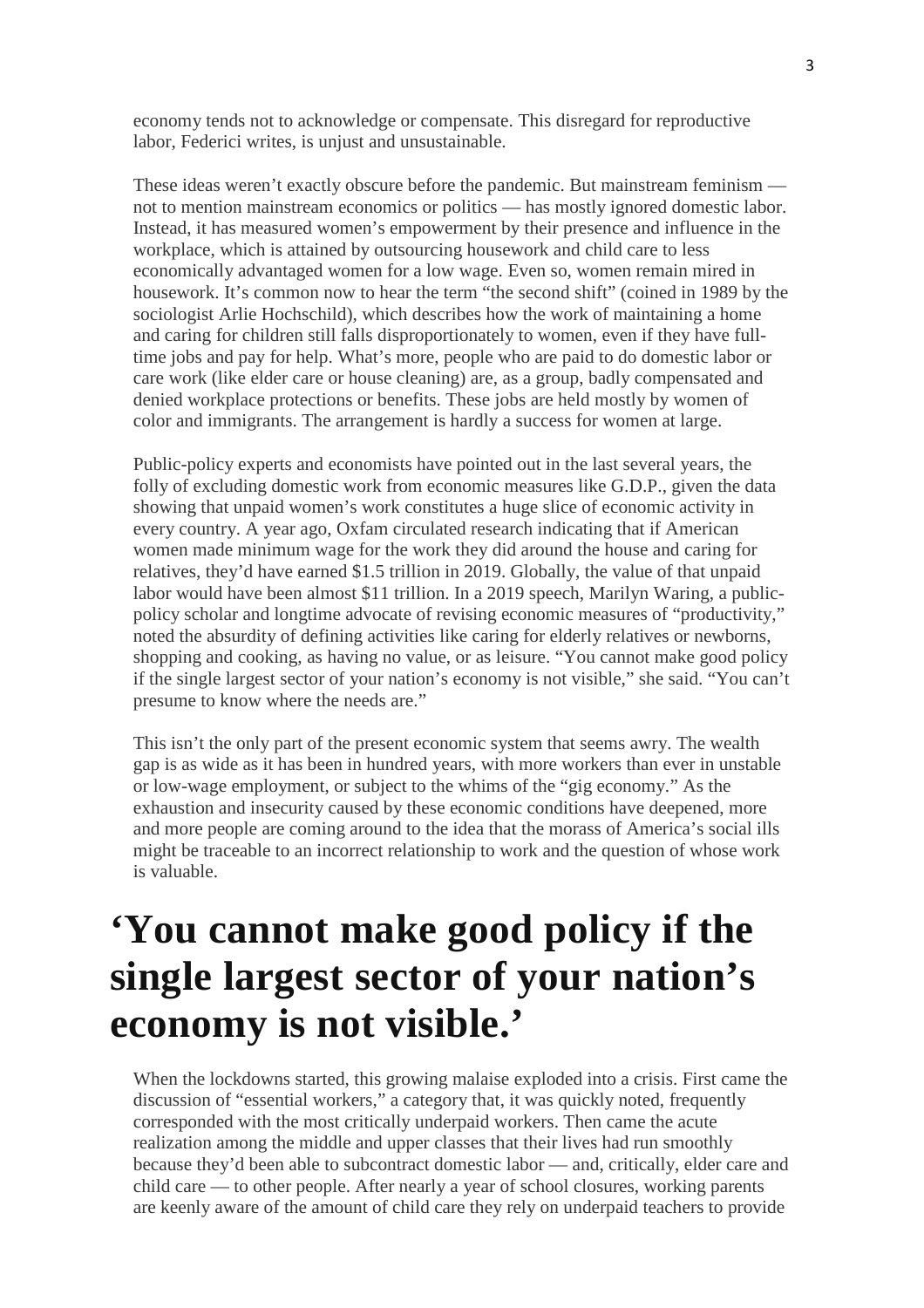for eight hours a day. Without even the ad hoc systems for managing the constant work of child care (day care; grandparents; after-school programs; summer camp; babysitters), American parents have discovered that the requirements of caring for a family match or even exceed the requirements of the full-time jobs needed to support that family.

None of this is news to, say, the single parents who were already working multiple jobs at minimum wage and unable to afford rent and food, much less babysitters — but the reversion of the professional classes to a situation that feels to them similarly untenable has inspired a radical mood. Increasingly, even those relatively unscathed by the pandemic are voicing anticapitalist sentiment, critiquing an economy that underpays or ignores domestic labor. A group of wealthy female actors and executives (including Julianne Moore, Charlize Theron and the leaders of Birchbox, ClassPass and Rent the Runway) are calling for a "Marshall Plan for Moms," including monthly government payments to mothers. "You know this well: Moms are the bedrock of society," they write, "and we're tired of working for free." Shonda Rhimes wrote on Twitter last March: "Been home-schooling a 6-year-old and 8-year-old for one hour and 11 minutes. Teachers deserve to make a billion dollars a year. Or a week."

Last March, the scholar and activist Keeanga-Yamahtta Taylor wrote prophetically in The New Yorker, "American life has been suddenly and dramatically upended, and when things are turned upside down, the bottom is brought to the surface, and exposed to the light." It has been a year of ugly revelations that a majority of Americans — the millions who were laid off, or furloughed, or were fortunate enough to be deemed "nonessential" — have experienced in isolation at home. Home, where dishes are piling up, where the cleaning and laundry loads have increased in the name of caution. Home, which has always been someone's workplace but is now, for more people than ever before, a collision zone for many kinds of work. Home, which up to 34 million Americans have lost or are at risk of losing entirely because of job loss and subsequent eviction.

How might this year have looked different had the work we do to care for one another, ourselves and the world around us been valued at a premium? How would the future look different if, as Federici suggests, "we refuse to base our life and our reproduction on the suffering of others," if "we refuse to see ourselves as separate from them"?

Federici's profile has risen since Occupy Wall Street, a movement that she supported and wrote about and that brought a new generation of leftist feminists into contact with her writing. In the last year, she has been cited over and over in popular publications from The New Yorker to The Atlantic to The Cut to Teen Vogue, in an article titled "Socialist Feminism: What Is It and How Can It Replace Corporate 'Girl Boss' Feminism?"

When we met in May, Federici seemed less panicked, or maybe less caught off guard, than most everyone else I knew. She was focused and brisk as she walked toward me through the park, smiling behind her mask. She is slight and wiry, with lively hands and short, curly gray hair. As we walked, she spoke quickly, tallying up the fracturing systems, the interlocking forms of vulnerability that were always present but were now affecting even the people who thought they were immune.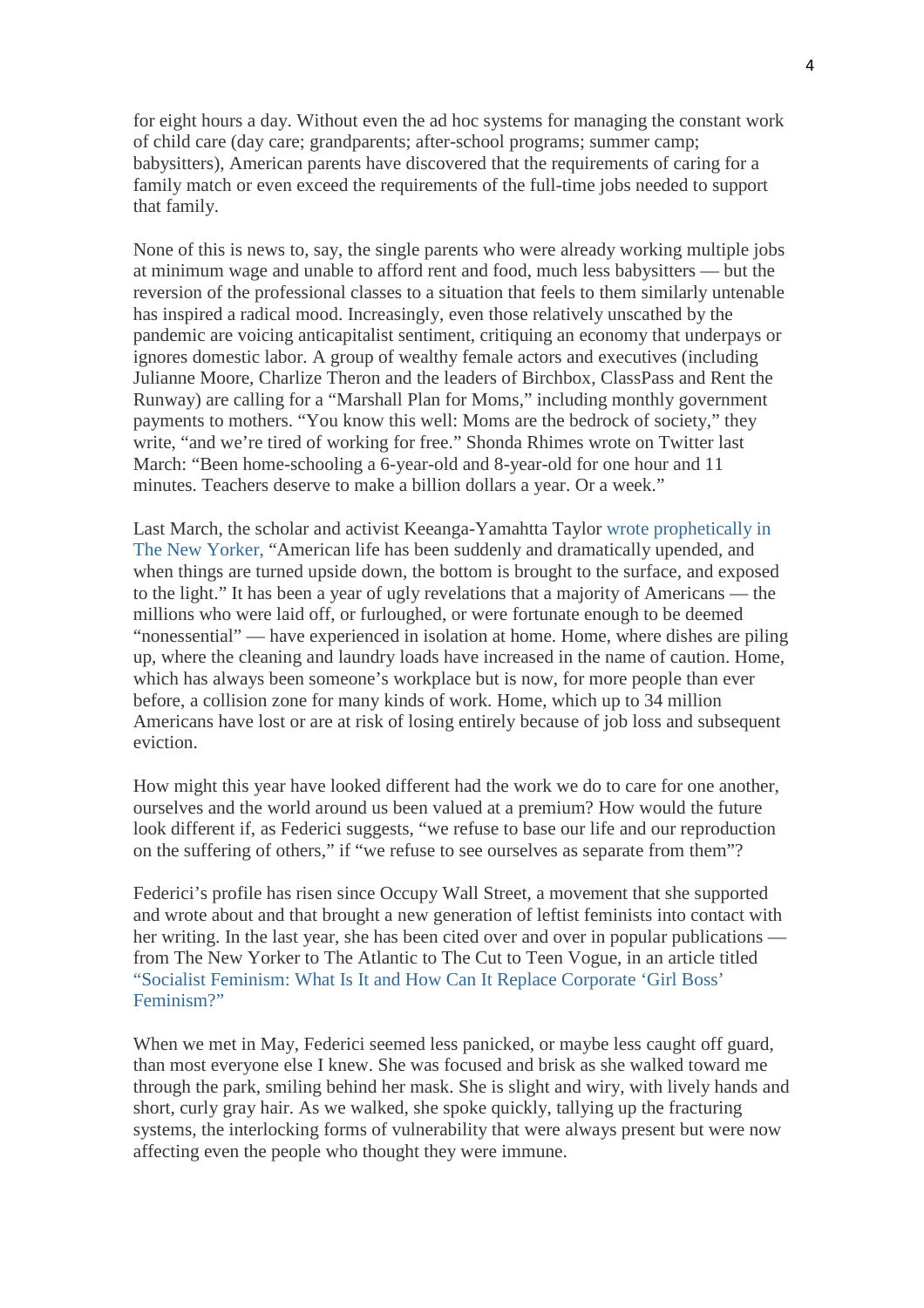She said she was occasionally surprised that people are calling her up now to talk about things she wrote 20 or 30 years ago. But she long suspected that the dangers of devaluing care work would eventually materialize into a crisis too big to ignore. "The pre-existing condition is a system that makes life intolerable and unhealthy for millions of people," she said, her words muffled slightly by her scarf. "It is a system that is not working — that is the main pre-existing condition."

**Federici was born** "under the bombs." The second daughter of a philosophy professor in Parma, Italy, she was, her mother told her later, an unintended wartime child. "I was born in Parma in 1942, one of the worst years in human history, I think," she told me. "January was the beginning of the Final Solution." Her mother would go to sleep in her clothes and wake to a red sky in the middle of the night, grab newborn Federici and her 4-year-old sister, and "run run run" to the outskirts of Parma, into the fields, where she would squat in the dirt with the children until the dawn came. Laughing, she told me this experience made her want never to have children: the horror of cowering in the fields with babies, the bottles of milk, the terrible vulnerability of the world.

Parma, unlike many parts of Italy after World War II, was a Communist stronghold, and in her teenage years Federici was influenced by the labor and anti-fascist movements there. Theories of oppression and workers' rights were dinnertime conversation. Throughout her childhood, her parents and their friends discussed what the war "meant," and what fascism had wrought.

Parma's leftist politics coexisted uneasily with its intense patriarchal culture: Federici's father, a professor of philosophy, was "the one who knew." Her mother, who came from a peasant family, "was supposed not to have knowledge." She did the cooking, the cleaning, the shopping and the caring for children and handmade everything they couldn't afford to buy. "Nobody sees my work," Federici's mother would complain. Her father would tease, "That is because this work is not real work."

Well into her 30s, Federici refused to have anything to do with what she was raised to think of as "women's work," everything her mother had done. (Later, as a graduate student studying phenomenology in Buffalo, she ate uncooked hot dogs right out of the package and potatoes that she — grudgingly — boiled.) "I think I sensed the devaluation of her work. It was an activity that had no rewards, no pleasure in it."

But Federici credits her mother for first exposing to the ideas that would become her life's work. "I would, you know, hear and speak about the factory worker," Federici told me. "The working class for me was the factory worker. And my mother several times said to me, *You're always talking about the factory worker as if they're the only people who work!"* She banged the park bench we were sitting on with one fist. *"She* said that, not my father, who was the teacher, the intellectual, the knowledgeable person. She was the one who told me the things that later became my politics. Whether in terms of housework, whether in terms of agricultural work, she was the one who basically was saying, *But work is more than blue overalls!"*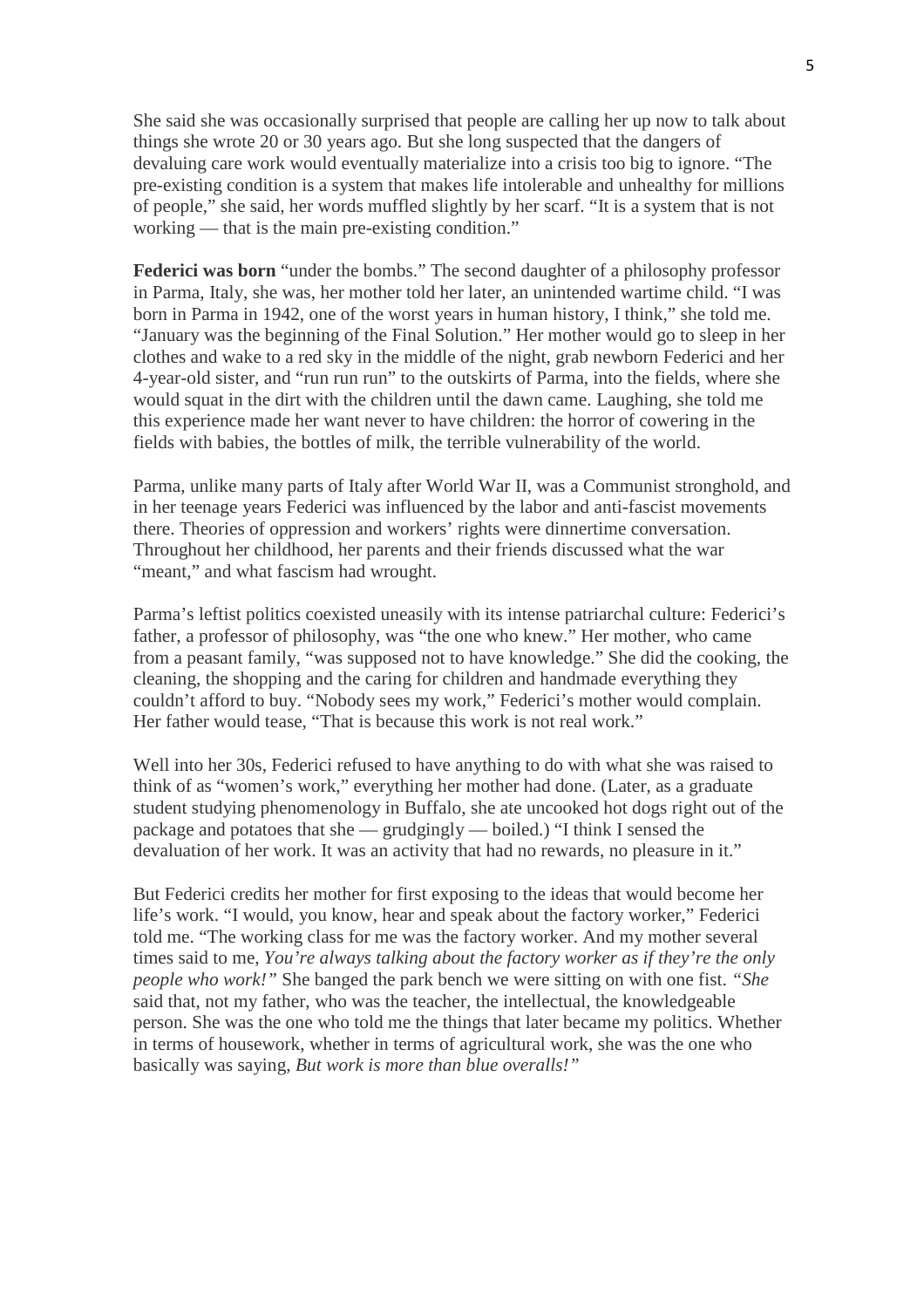# **'I think I sensed the devaluation of her work. It was an activity that had no rewards, no pleasure in it.'**

Federici's politics didn't fully coalesce until about 10 years later, in 1967, when she moved to the United States to study on a Fulbright scholarship. She was inspired by the vibrant antiwar and student movements in Buffalo and by the civil rights movement. But she didn't quite see feminism as central to her political views until in 1972, when a friend passed her a tract in Italian by the feminist Mariarosa Dalla Costa: *"Donne e sovversione sociale,"* or "Women and the Subversion of the Community." (The most widely known version of this essay is called "The Power of Women and the Subversion of Community" and was written by Dalla Costa and the American activist Selma James.) The essay argued that by working without pay in the home, women were producing the labor force that capitalism exploited for profit.

The notion was epiphanic to Federici. "Immediately everything made sense," she said: her mother's complaints about seeing only men in factories as authentic laborers; her own revulsion toward housework, which she hadn't yet thought of as tied to Marxism. Federici became involved with a group of feminists, including Dalla Costa and James, who called themselves the International Feminist Collective. The I.F.C. began the Wages for Housework campaign in Europe. Federici, with her collaborator, Nicole Cox, founded the first United States chapter of Wages for Housework in New York in 1974 with James's guidance.

Federici's essay "Wages Against Housework," published in 1975, was an early, impassioned manifesto for the movement and remains one of its best-known texts. "To say that we want wages for housework is to expose the fact that housework is already money for capital, that capital has made and makes money out of our cooking, smiling, [expletive]," she wrote, referring to sex. "At the same time, it shows that we have cooked, smiled, [expletive] throughout the years not because it was easier for us than for anybody else, but because we did not have any other choice. Our faces have become distorted from so much smiling."

From the start, Wages for Housework was expansive in its definition of who belonged in the feminist movement. "We want and have to say that we are all housewives, we are all prostitutes and we are all gay. ... Because as long as we think we are something better, something different than a housewife, we accept the logic of the master, which is a logic of division." Federici wrote. Her tone is almost pleading when she suggests that society needs to rid itself of the notion that some people are naturally servile or subordinate, that anything can be a "labor of love." "We want to call work what is work," she wrote, "so that eventually we might rediscover what is love."

The New York committee operated out of a storefront in Park Slope, Brooklyn, where they campaigned to improve living conditions for women in poverty. They supported the formation of other groups around the country and in Canada, and worked locally with the activists Margaret Prescod and Wilmette Brown, who formed Black Women for Wages for Housework. They campaigned together in support of welfare activists, as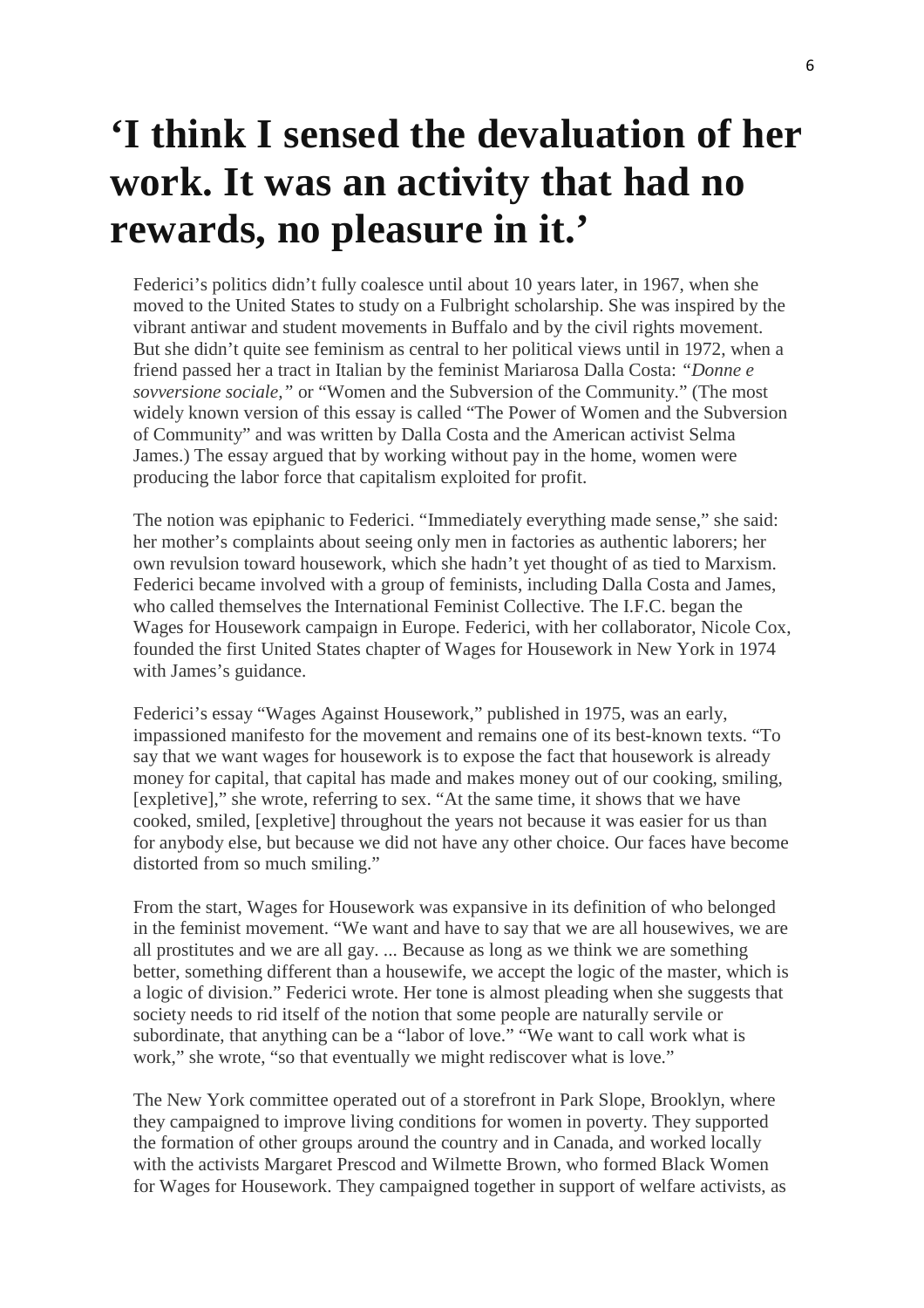they considered welfare the first victory in the struggle to demand that the government compensate women for their work in the home.

But after four years, the international network splintered. The New York committee, among others, dissolved after a falling-out with James and Prescod, who claim that the priorities of Black Women for Wages for Housework were ignored; Federici denies this, and claims the group's issue was with James.

Until very recently all parties declined to discuss the 40-year-old internecine conflict in public, convinced that it would distract from their work. This is especially sensitive terrain because of the long history of white people's dismissing and marginalizing Black, brown, Indigenous, queer and trans people within the feminist movement. Though they have never reconciled, Federici, James and Prescod went on to long, concurrent careers in feminist activism — James and Prescod within the International Wages for Housework campaign and the Global Women's Strike, among other initiatives, and Federici as an activist with the Anti-Death Penalty Project of the Radical Philosophy Association and the Committee for Academic Freedom in Africa, and as a scholar at Hofstra University.

Federici's most influential book came almost 30 years later, with the publication of "Caliban and the Witch" in 2004. Many anticapitalist feminists like bell hooks, Angela Davis, Wilmette Brown and the Combahee River Collective had been arguing since the '70s that feminist struggle was necessarily anticapitalist struggle, and that anticapitalist struggle must necessarily take up gender and race because capitalism oppressed women, people of color and the working class. The contribution of "Caliban and the Witch" to this tradition was to trace these forms of oppression to a single source, arguing that their origins were inextricable.

Federici proposes a new theory about the transition from feudalism to capitalism in Europe, marshaling historical evidence to argue that this also was the moment when women's work was brought under the control of male heads of household and confined to the domestic sphere. Women were the ones who could birth and raise the labor force, so their autonomy, and especially their childbearing capacity, needed to be "enclosed." Then it needed to be made "natural," as if domesticity was simply women's inherent condition and desire. This transition was violent, she argues, citing thousands of women killed during that period, usually women who failed to conform to their new, radically constricted reality and were accused of being witches.

"Capitalism, as a social-economic system, is necessarily committed to racism and sexism," Federici wrote. "For capitalism must justify and mystify the contradictions built into its social relations ... by denigrating the 'nature' of those it exploits: women, colonial subjects, the descendants of African slaves, the immigrants displaced by globalization."

Federici argues that it's not "natural" that the kinds of work that involve care and sustaining life were the province of any one gender; neither is it natural or inevitable that people be subjugated by an economic system that benefits a very few. These were merely conventions useful to the rise of an economic system that has become so allencompassing that we no longer dare to imagine another way. It was made this way for someone's profit, Federici argues. This way of things can be reversed.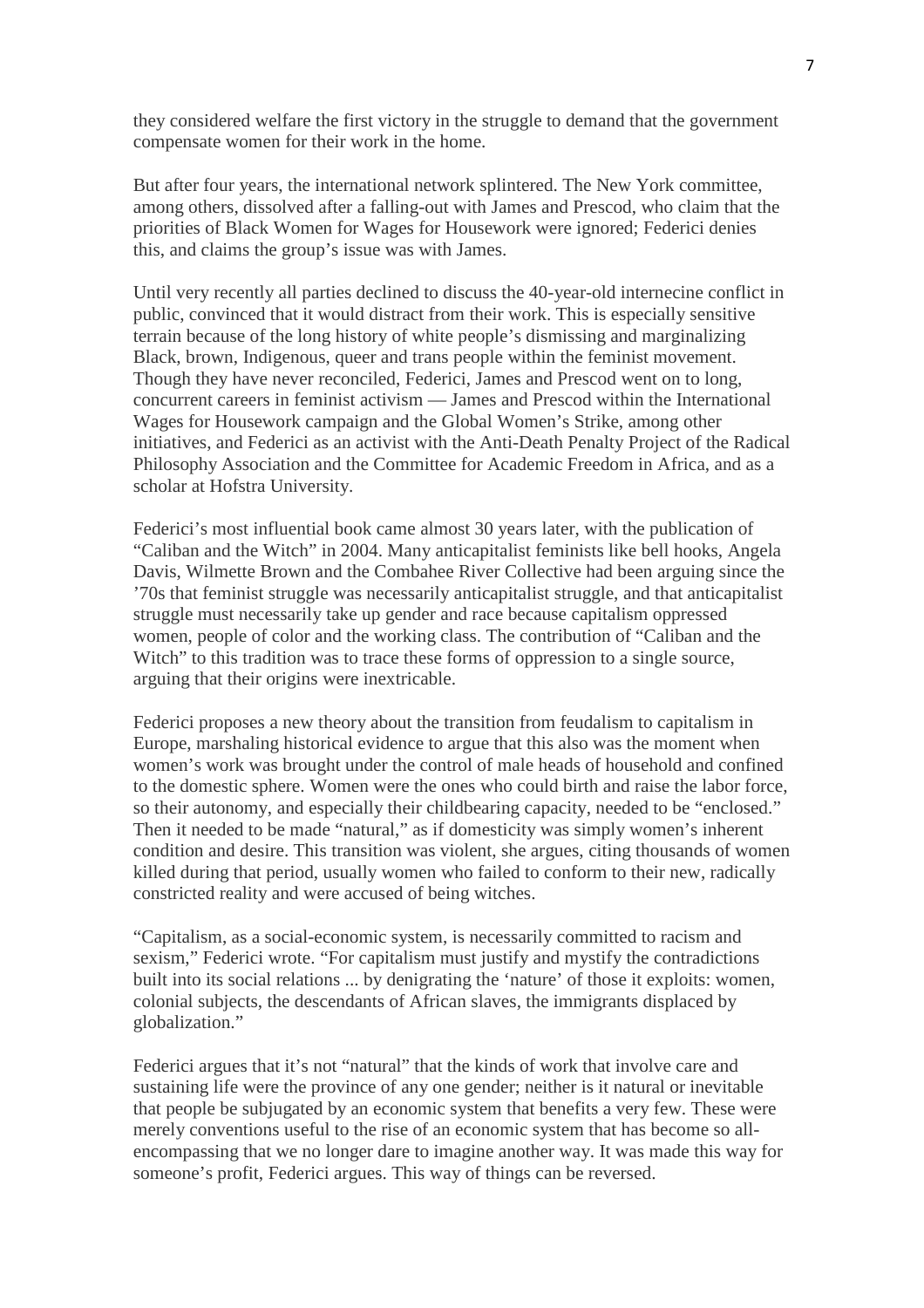Image



Wages for Housework demonstrators marching in 1977.Credit...Estate of Bettye Lane/Schlesinger Library, Radcliffe Institute, Harvard University

**The last year** — this plague year, this election year, this horrific year — has been a fruitful time to pay attention to who profits from our economic system, and at whose expense. In the last year, more than 70 million Americans filed for unemployment, a majority of them in the service sectors, where workers are more likely to be women of color. Low-wage workers lost their jobs at greater rates, and have stayed unemployed longer. At the same time, just over half of essential workers, who have continued working outside the home at risk to their health, are women, and disproportionately women of color. An article in Think Global Health by the scholar Catherine Powell, a law professor at Fordham, described a "racial-justice paradox" in which Black and brown Americans are "more likely to be unemployed due to the impacts of the pandemic on the labor market," but are simultaneously "overrepresented among essential workers who must stay in their jobs, particularly lower-skilled positions, where they are at greater risk of exposure to the virus." This paradox has cost thousands of people their lives.

In the last year, women in health care have fared worse than their male counterparts: A C.D.C. study reported that 72 percent of the health care workers hospitalized with Covid between March and May of last year were women. Many were nurses and certified nursing assistants, jobs that involve direct patient care — sponge baths, feeding, administering medication — and are more populated by women and people of color. (They're also compensated less well than male-dominated health care jobs.) Hospital housekeeping and home health aides also got sick and died in higher numbers.

In the last year, housekeepers have faced a "full-blown humanitarian crisis." The National Domestic Workers Alliance reported up to 60 percent unemployment in May,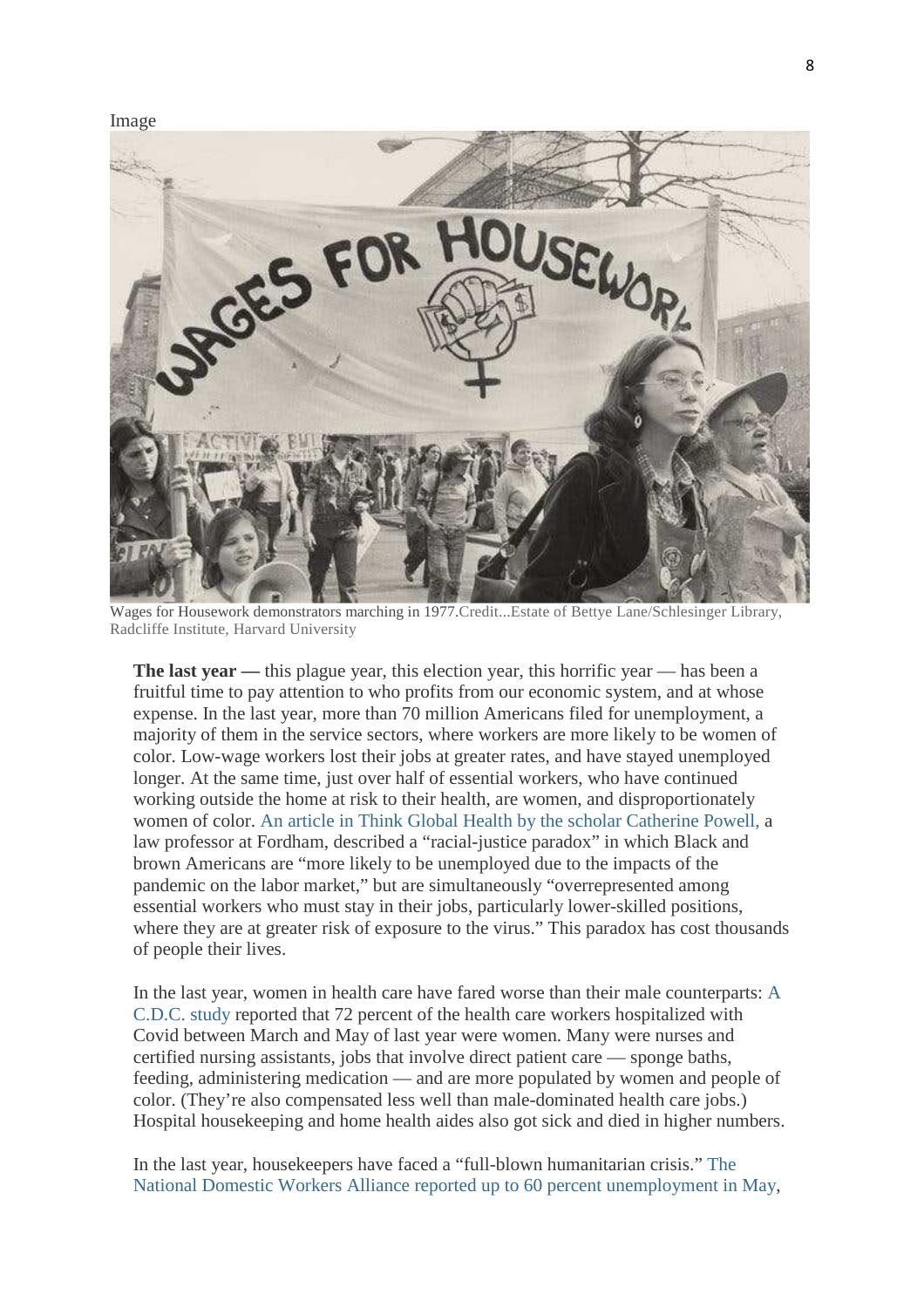adding that many of its members weren't receiving any kind of government relief because they were undocumented.

In December, 156,000 women lost jobs; men gained 16,000, according to an analysis by the National Women's Law Center. But, as is usually the case, evaluating "women" as a general category hides something important: A further dissection of the data revealed that it was Black, Latina and Asian-American women who suffered job losses — white women actually gained jobs. It is expected that when the vast numbers of unemployed women re-enter the job market, they will be paid lower wages than before.

In the last year, 2.3 million American women reportedly dropped out of the work force — often to perform child care when school and day care closed. Because they've left the work force entirely, and aren't seeking new jobs, they aren't counted in unemployment statistics anymore.

In the last year, America's billionaires have become \$1.1 trillion richer. All this, amid perverse debates about whose lives are acceptable to sacrifice to save the economy. President Trump admitted in May that as we resumed economic activity, more people would die, but, he declared, "We have to get our country back." Whose country? Back for whom?

It is somewhat less than surprising that there is a growing hunger for a different way, a society less stubbornly resistant to valuing human life when it stands in the way of profit for a rich, white, often male ruling class. A society "that allows millionaires to stow their wealth in empty apartments while homeless families navigate the streets," Keeanga-Yamahtta Taylor wrote in March, "that threatens eviction and loan defaults while hundreds of millions are mandated to stay inside to suppress the virus, is bewildering in its incoherence and inhumanity."

Taylor is among a generation of scholars and activists bringing renewed attention to the leftist, often Black-led wings of the feminist movement that were shut out by mainstream white feminism. Writing in 1984, hooks summed it up this way: "Particularly as regards work, many liberal feminist reforms simply reinforced capitalist, materialist values (illustrating the flexibility of capitalism) without truly liberating women economically." Many writers of that era, including Hooks, Angela Davis, Audre Lorde and the members of the Combahee River Collective, insisted all along what is now widely seen as common sense: Feminism is both toothless and hypocritical if it ignores the material needs of women who are poor, Black, gay, trans, disabled, immigrants or living outside the United States. Their legacy has been taken up by contemporary social-justice activists and scholars like Taylor, adrienne maree brown, Rachel Cargle, Dean Spade and Mariame Kaba. This is where the energy of the left is now, if not a majority of the money or institutional power.

There's a pressing question at hand, still unanswered, about how the American feminist movement will re-collect itself now, and whether it will push in an ideological direction more aligned with the thinkers it marginalized. The "liberal feminist reforms" of the late 20th century, which turned into the corporate feminism of the 21st. This hit its logical endpoint in the branded and sloganeered feminism of the last 10 years. There was "lean in" feminism, which held that women's entrance into the C-suite required only the right kind of will to power and determined obliviousness to the demands of family-making. There was the swagification phase: THE FUTURE IS FEMALE T-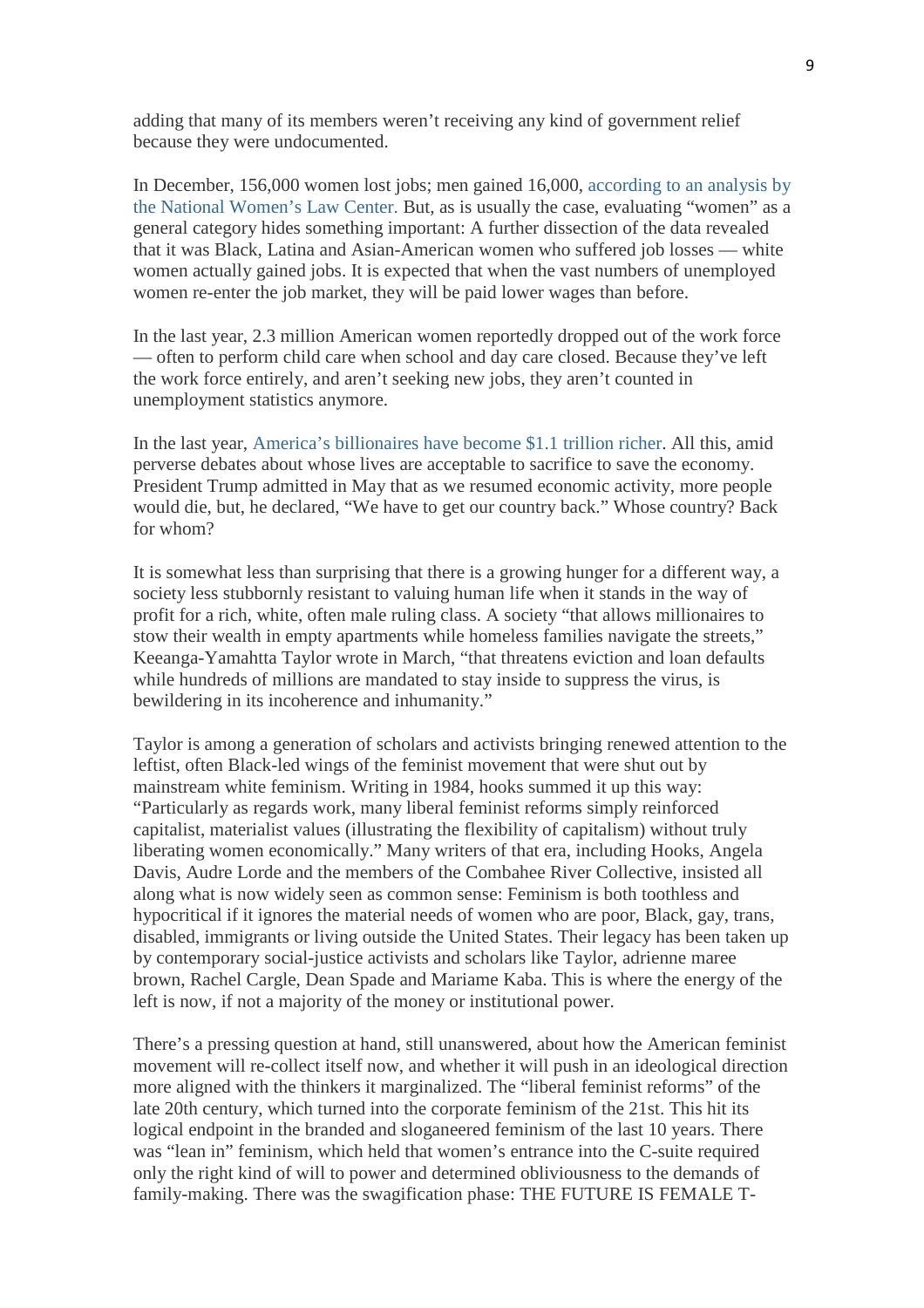shirts, "Nevertheless, She Persisted" baseball caps. There was the merch shop of the Wing (the "women's space" with the high price tag, baby-pink interiors and, as employees claimed, abusive and racist internal culture) selling wildly popular "Head Witch In Charge" pins and "Girls Doing Whatever the [Expletive] They Want" key chains.

As it turns out, "girls," or more accurately women, did not get to do whatever they wanted this year. Though — as people pointed out about the key chains — generalizing to "women" as a blanket category is a flawed prospect. ("What do you mean when you say women?" I asked Federici on one of our walks. "To me it has always been mostly in terms of a political category," she said, defining "women" as all those who suffer under the material conditions that have historically been assigned to women, which includes trans and nonbinary people, intersex and agender people and queer people.) And years like 2020 do not fall evenly on all women.

The promises of liberal feminism have never sounded more hollow as the huge population of women who were left out of this vision entirely has grown. Gender parity in the work force (signified by equal representation or even equal pay) never materialized, and has been set back generations by the unsolved problem of domestic labor. These issues are gaining traction in the halls of power — not because they are new, but because they now affect even middle- and upper-class women, particularly white women. Similarly, a broad interest in socialism hasn't come about because capitalism has only just begun to harm workers, but because the gig economy and a vanished social safety net have broadened whom they harm.

"The lesson we have learned in this process is that we cannot change our everyday life without changing its immediate institutions and the political and economic system by which they are structured," Federici writes in her book "Re-Enchanting the World: Feminism and the Politics of the Commons." There are models for resisting "a social system committed to the devaluation of our lives," she argues. There are ways to restore that value, relocating it where it was all along.

**Federici still lives** in Park Slope, as she has, on and off, since 1970. She met George Caffentzis in 1973, when they became roommates. Within the year they were together. Caffentzis did most of the cooking throughout their partnership until recently, when his Parkinson's made it harder. Federici has taken up the cooking, which she enjoys more than she did in her 20s. Caffentzis loves to cook, she told me, and his pleasure in it helped her see the task as less burdensome and more beautiful. Still, she refers to these domestic tasks as "reproduction" in conversation — as in: "I do more reproduction than in the past. Before, we had a more equal share."

Their apartment is filled with hundreds of books — on shelves but also stacked under the sofa and the bed, piled in corners, even stashed in the kitchen cabinets between the dishes. At 78, she is still active: She is editing a book about the death penalty (which she has campaigned against for years) and preparing a new book for publication: "Patriarchy of the Wage: Notes on Marx, Gender, and Feminism," which comes out in May. Its questions are, in a way, the same questions she has been asking since the '70s: Why did Marxist critiques of capitalism so completely overlook the kinds of work that don't happen in what we generally think of as the workplace? What are the stakes of that omission?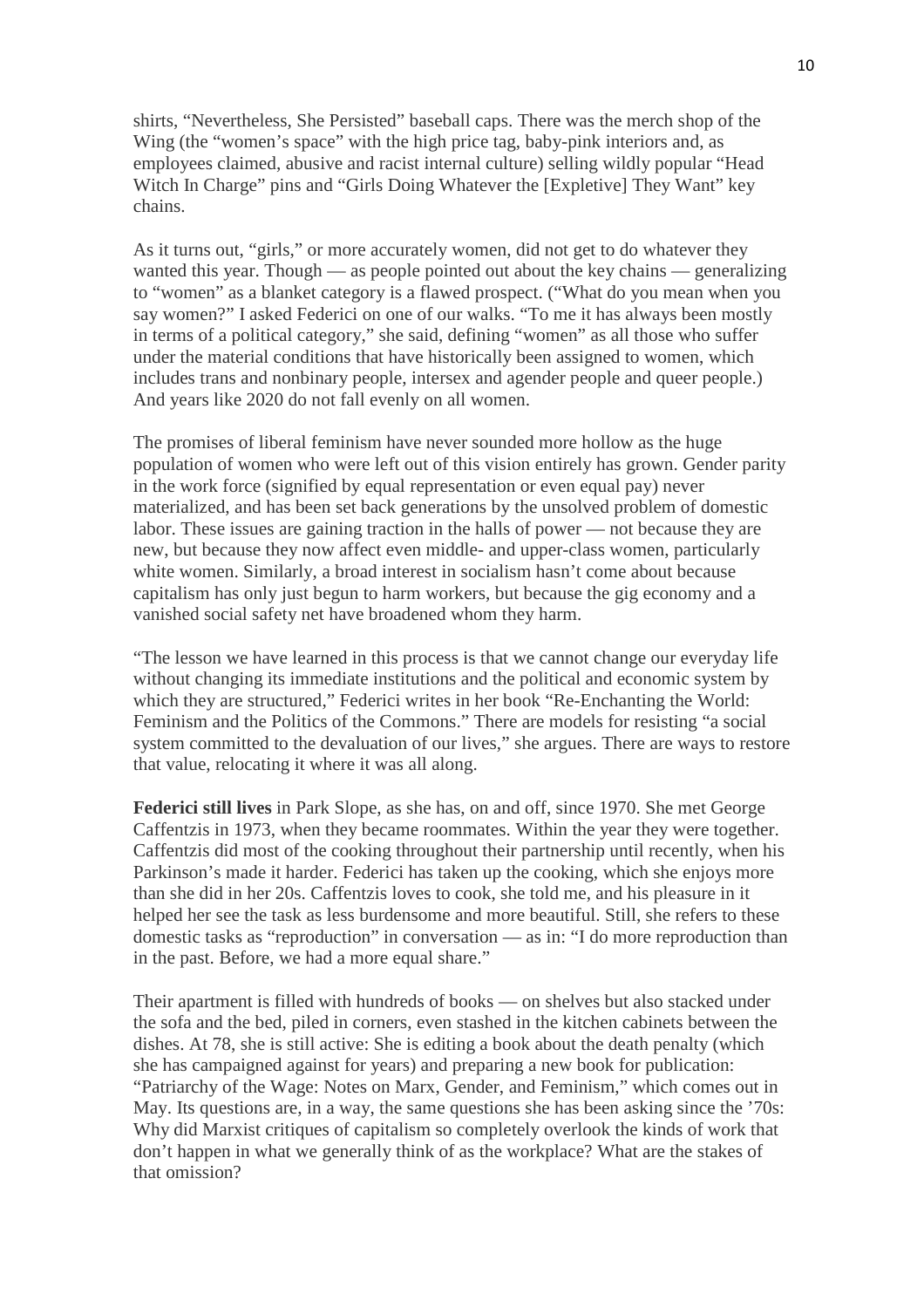On one of our walks, Federici told me about three years she didn't write at all. Her aging mother needed round-the-clock care, and Federici flew to Parma to join her sister in the effort. "She couldn't move. Me, my sister, all day, and there was not enough. We were collapsed at 9 o'clock, when she finally slept."

Federici discovered that her mother, over her 14-day hospital stay, had gotten deep bed sores. "This a moment I can never forget, the desperation. What are we going to do?"

In the days that followed, as Federici and her sister dressed and cleaned the wounds themselves, took their mother back and forth from the couch so she wasn't bedridden, fed her, clothed her, bathed her, Federici's mind turned often to health care. "Imagine if we had some sort of structure in the community that could help us! This is one of the things I always had in mind: I'm here in this moment in this town in this country there must be another thousands of women like me who are going through the same type of agony."

She turned to me and said, with a lilt in her voice: "It's really a question of the value of life. What is valuable? What are the priorities, eh? I think unless we touch that? Unless we touch that. ... " After her mother died, she came home and began writing about the commons.

In the last 10 years, Federici has shifted her focus toward the need to reverse "enclosure" — the process whereby the world became divided and contained for profit. Nearly everything, Federici argues, has become "enclosed" within capitalism: not just property and land but also our bodies, our time, our modes of education, our health, our relationships, our attention, our minds. During the pandemic, as Francisco Cantú pointed out in a January New Yorker article citing Federici, our ability to talk to the people we love has become mediated and monetized by tech companies. The remedy for enclosure, Federici proposes, is turning more and more of the world into a commons.

"The commons" denotes resources (land, knowledge, cultural and intellectual material) commonly held outside any kind of market. Commoning is that idea in action, a practice of putting more and more of your life outside the reaches of commodification or extraction. The allure of commoning is that it's possible anywhere as long as there's a willing community: An empty lot can become a small subsistence farm, a neighborhood's health care concerns can be met with a local, neighborhood-run clinic; care work can be shared among families. "You don't need permission" to common, says David Bollier, longtime scholar of commoning. "You don't need to have proxies in Washington as lobbyists and lawyers. You don't have to be an expert — you are an expert of your own dispossession. And therefore, you can devise some of your own things that are situationally appropriate."

The ways this could look are as various as the communities seeking to address unmet needs. Recently, a group of coders built a free online tool to help families form and schedule child care co-ops. Mutual aid networks are one iteration that has flourished during the pandemic: Using something as simple as a Google Doc, neighbors can write down what they need and what they can give, forming (or revealing) a network of symbiotic relationships. (Alexandria Ocasio-Cortez co-hosted a conference call with the prison abolitionist Mariame Kaba on the basics.) These exchanges often seem mundane: Instead of your hiring a handyman, a neighbor might come to your house to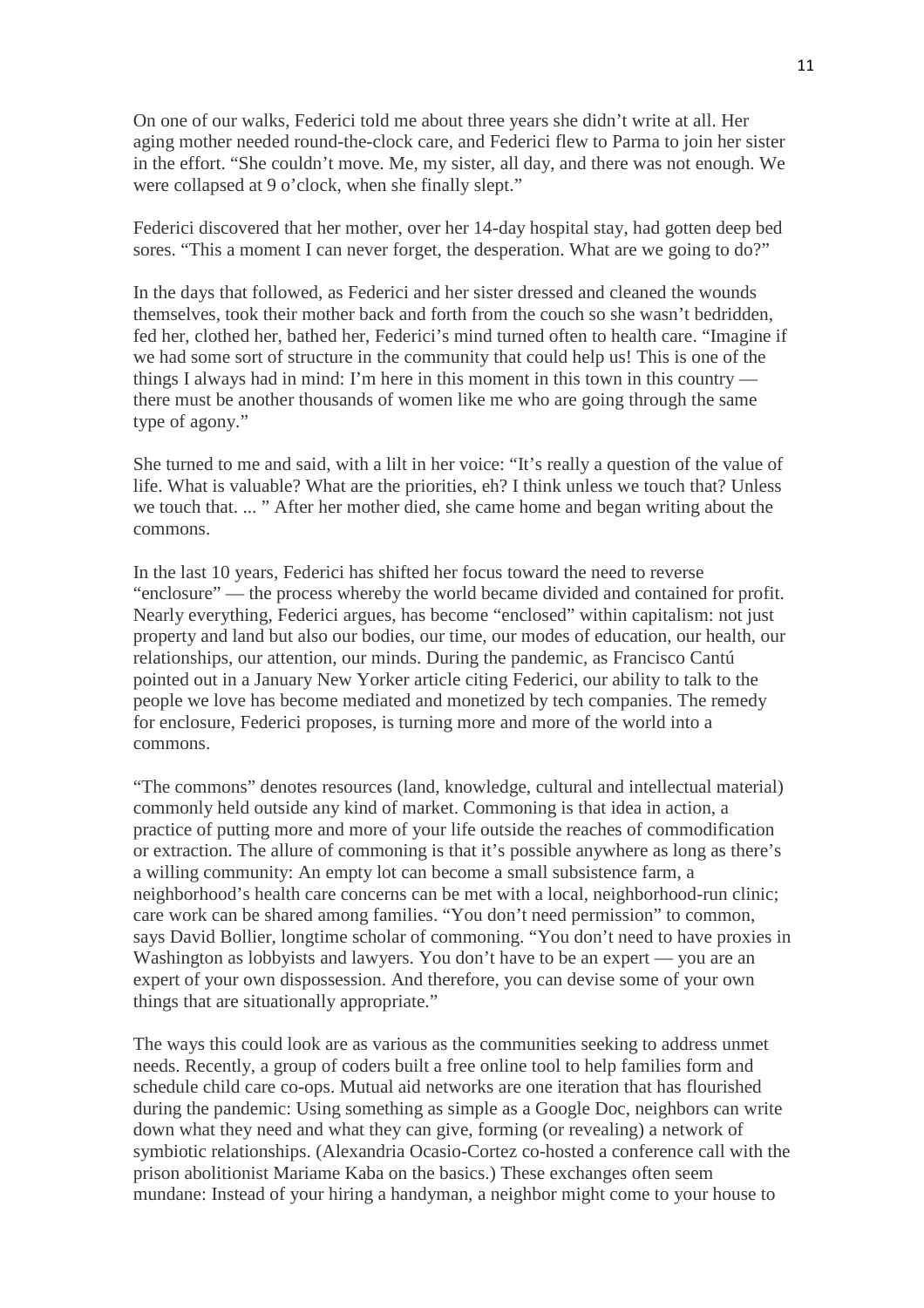help install your ceiling fan; in exchange, you might help him, or someone else, with his taxes or pet-sitting or garden work. In addition to donating to big nonprofits, you might also reply to calls on your local mutual aid network to help a neighbor make rent. While agitating for the government or other organizations to allocate desperately needed resources, your community might band together to pool and increase the resources it currently has.

Federici's models for successful commoning are drawn from an internationalist perspective, and she notes that Indigenous communities are frequently originators and keepers of commoning practices: She cites "water defenders" in the Amazon, the Landless People's Movement in South Africa, urban gardens in Ghana, the Chilean women who pooled their food and labor amid government-mandated austerity programs. "It is not the most industrialized but the most cohesive communities that are able to resist and, in some cases, reverse the privatization tide," she writes in "Patriarchy of the Wage."

**One of Federici's** most instructive examples of commoning is the protest campaign of the Standing Rock Sioux tribe in 2016 and 2017. In the course of fighting a pipeline project, the tribe and its allies built an encampment network that kept thousands of protesters housed and fed and safe, even as winter descended; they created a school for the children, recognizing that if whole families were going to participate, the children would need both care and education. In part because they made the camps a livable, long-term community, they were able sustain and amplify the effort into a movement with international support and ongoing momentum even though the camp itself was cleared by law enforcement in February 2017.

Commoning, Federici writes, produces "a powerful and rare experience as that of being part of something larger than our individual lives, of dwelling on 'this earth of mankind' not as a stranger or a trespasser, which is the way capitalism wishes us to relate to the spaces we occupy, but as home."

"Too often the left doesn't see the power of communities," she told the filmmaker and writer Astra Taylor in an interview in 2019. Her politics, which echo the methods of Wages for Housework, emphasize the revolutionary possibilities of telling people they can struggle for change right where they are, whether that's at home, in the supermarket, in church, in the shelter, on the production line, at day care. "Everyday life is the primary terrain of social change," she writes.

Federici, when imagining the possibility of a truly just world, writes about the way collective, transformative action can match the magic worked by nature, which continually regenerates. In this sense, she continues to hold Prospect Park up as an example of creativity, possibility and beauty. When I asked, on one dark day last year, what if anything was making her feel the magic of the world, she cried: "Oh! Oh! This." She waved her hands around in the air, gesturing at the trees, the birds, the dirt in the nearby planter currently being examined by a pair of toddlers.

Her eyes crinkled behind her mask. "The creativity of nature. And of people. I am very excited about people." When I burst out laughing in disbelief, she protested. "There is really a lot of beauty, generosity, courage, my God. There is still joy, I see it — there is still a lot of beauty in this world. And I hope it prevails over those who only want to control and tear it apart."